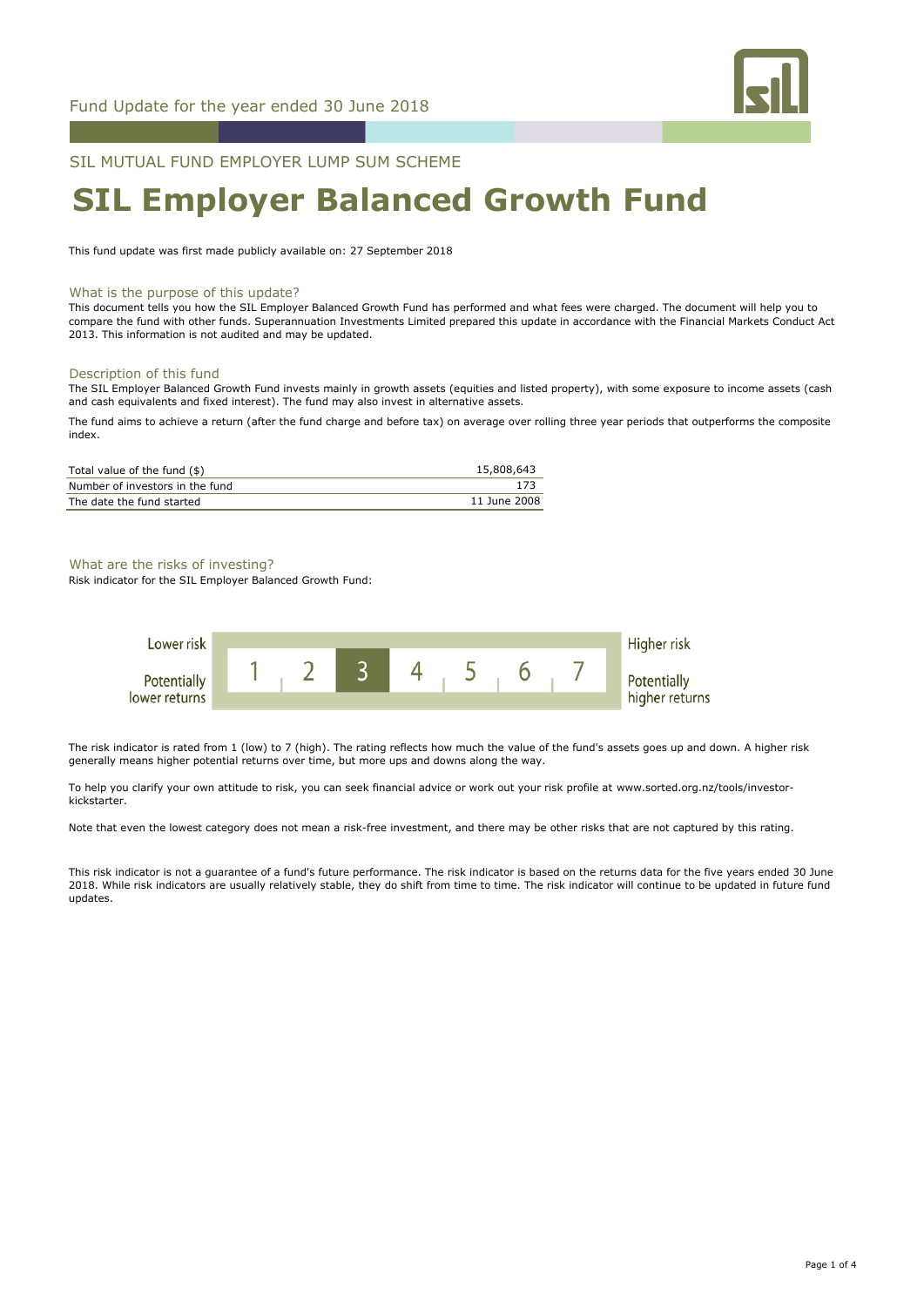|  |  |  |  | How has the fund performed? |
|--|--|--|--|-----------------------------|
|--|--|--|--|-----------------------------|

|                                                    | Average over past<br>five years | Past year |  |  |  |
|----------------------------------------------------|---------------------------------|-----------|--|--|--|
| Annual return                                      |                                 |           |  |  |  |
| (after deductions for fund charges and tax)        | 8.73%                           | 9.28%     |  |  |  |
| Annual return                                      |                                 |           |  |  |  |
| (after deductions for fund charges but before tax) | 10.04%                          | 9.66%     |  |  |  |
| Market index annual return                         |                                 |           |  |  |  |
| (reflects no deduction for fund charges and tax)   | 10.06%                          | 10.31%    |  |  |  |

The market index annual return is calculated using the target investment mix and the indices of each asset class.

Additional information about the market index is available in the statement of investment policy and objectives on the scheme register at business.govt.nz/disclose.

# **Annual return graph**



This shows the return after fund charges and tax for each year ending 31 March since the fund started. The last bar shows the average annual return since the fund started, up to 30 June 2018.

**Important:** This does not tell you how the fund will perform in the future.

Returns in this update are after tax at the highest prescribed investor rate (PIR) of tax for an individual New Zealand resident. Your tax may be lower.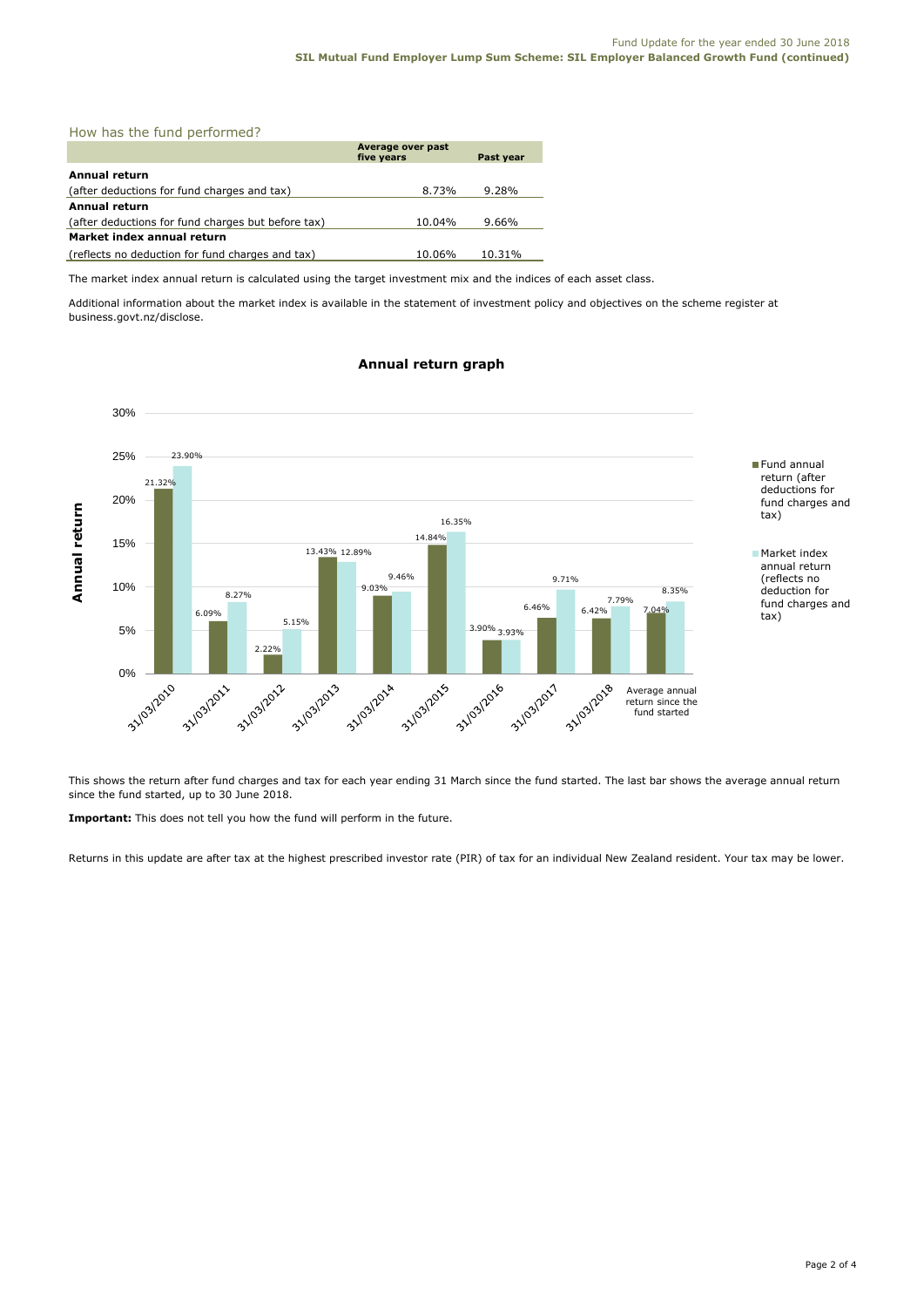# What fees are investors charged?

Investors in the SIL Employer Balanced Growth Fund are charged fund charges. In the year to 30 June 2018 these were:

|                                             | % of net asset value          |
|---------------------------------------------|-------------------------------|
| <b>Total fund charges</b>                   | 1.06%                         |
| Which are made up of:                       |                               |
| Total management and administration charges | 1.06%                         |
| Including:                                  |                               |
| Manager's basic fee                         | 0.95%                         |
| Other management and administration charges | $0.11\%$                      |
| <b>Total performance based fees</b>         | $0.00\%$                      |
|                                             | Dollar amount per<br>investor |
| <b>Other charges</b>                        |                               |
| Membership fee                              | \$0                           |

Investors are not currently charged individual action fees for specific actions or decisions (for example, for withdrawing from or switching funds).

Small differences in fees and charges can have a big impact on your investment over the long term.

# Example of how this applies to an investor

Sarah had \$10,000 in the fund at the start of the year and did not make any further contributions. At the end of the year, Sarah received a return after fund charges were deducted of \$928 (that is 9.28% of her inital \$10,000). Sarah also paid \$0 in other charges. This gives Sarah a total return after tax of \$928 for the year.

# What does the fund invest in?

# **Actual investment mix Target investment mix**

This shows the types of assets that the fund invests in. This shows the mix of assets that the fund generally intends to invest in.